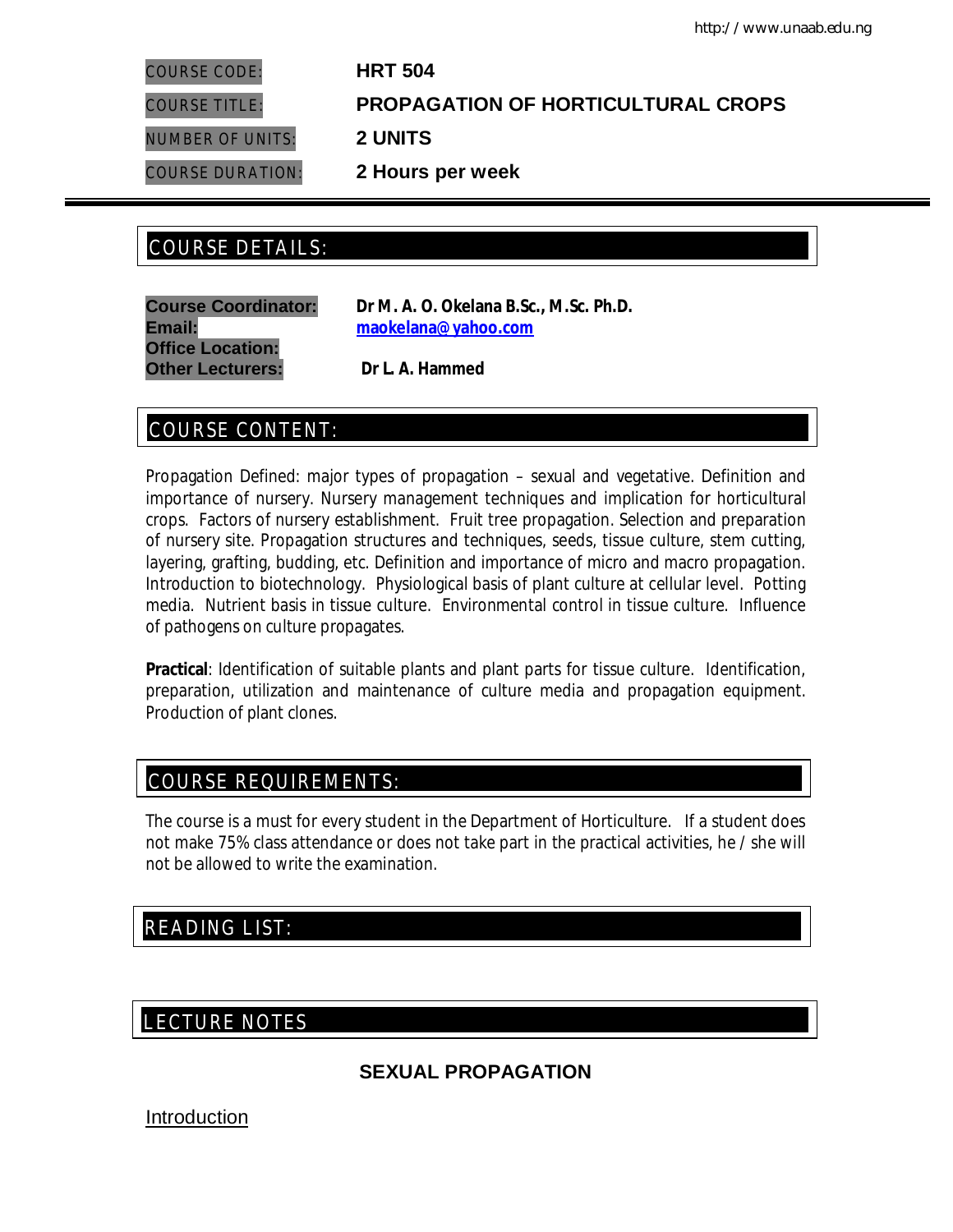Plant propagation is the increase in number of individuals of a species, usually accompanied by their spread over a given area. We also noted that propagation may be accomplished by either sexual or asexual means. Up to this point, we have focused our attention on asexual, that is vegetative, means of crop propagation. Beginning in today's lecture and in following lectures, we will turn our attention to basic principles of sexual propagation of crop plants. For the purposes of this class, we will put most of our time and effort into more practical aspects of sexual propagation, specifically dealing with topics such as seed testing, seed quality, and the development of hybrid crop varieties.

Note: In the sexual propagation of crop plants, a seed is produced in a flower. The formation of a seed is a complex process involving a number of steps as shown in the diagram provided. In the lecture, fill in the blanks in the questions, as well as the appropriate blanks in the diagrams provided.

1. Sexual propagation of crop plants involves sexual reproductive structures known as flowers, as shown in the diagram provided. The stem bearing the flower is called the *pedicel*. The tip of the *pedicel* which bears the floral organs is called the *receptacle*.

2. On the center of the receptacle are found one or more organs known as *carpels*. Each *carpel* has at it's base a structure known as the *ovary*, generally considered to be the female organ of the flower. The *ovary* contains small structures known as *ovules*. (Sometimes there is only one *ovule*, as in strawberry). Inside each *ovule* is found a single female gamete or egg. Above the ovary is a stalk like structure known as the *style*. On top of the *style* is a sticky, somewhat enlarged region called the *stigma*.

3. Around the carpels are arranged the *stamens*, generally referred to as the male organs of the flower, because they produce the male gametes, known as *pollen grains*. Each *stamen* consists of a slender stalk called the *filament*. On top of the *filament* is the *anther*, which contains the pollen grains.

4. In sexual reproduction in flowering plants (angiosperms), a male gamete, commonly known as the pollen grain fertilizes the female gamete, known as the egg, to form the *zygote*. The *zygote* eventually develops into an embryo, which is a potential new plant. Over time, a seed coat develops to cover and protect the embryo, and a seed is formed. The seed then becomes the means of propagation of the species.

5. In the stage of flowering known as full bloom or *anthesis*, the anthers, the structures containing the pollen, ruptures, and pollen is shed.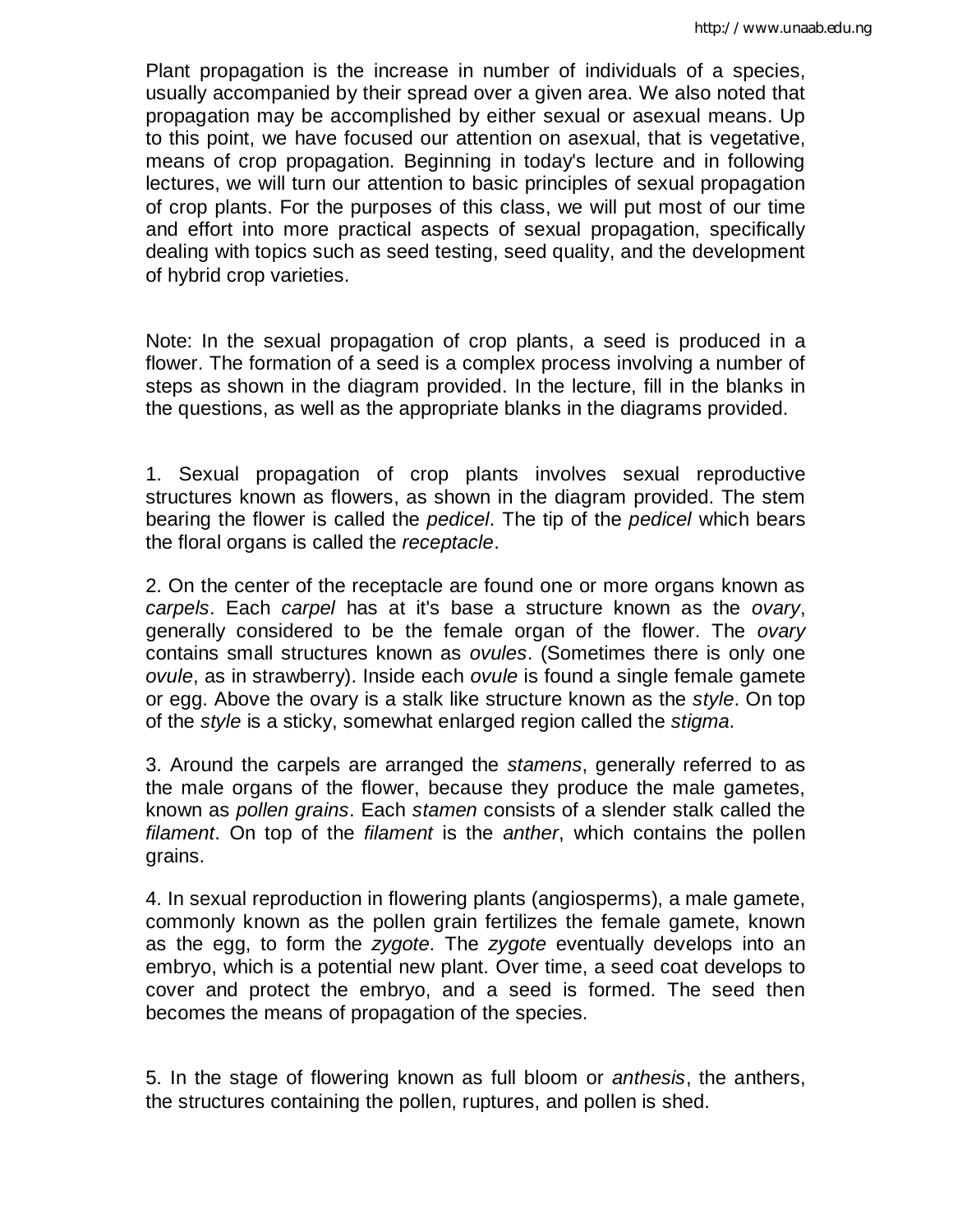6. One of the important events that precedes the fertilization of the egg is the transfer of pollen from the male organ, specifically from the *anther*, to the female organ, specifically to the *stigma*. This transfer of pollen from the anther to the stigma is known as *pollination*.

7. If the transfer of pollen, pollination, takes place from the anther to a stigma in the same flower, or between flowers on the same plant, it is known as *self-pollination*. Examples of crops that normally *self-pollinate* are *citrus fruits, wheat, barley, oats, and peas*. If the transfer of pollen is between different flowers on different plants of different cultivars, it is known as *cross-pollination*. Examples of crops that usually require *cross pollination* are *apple, blueberries, some grapes*.

8. A plant that is able to use it's own pollen to fertilize it's own eggs is known as a *self-fertile* plant. If it cannot produce seed with it's own pollen it is known as a *self-sterile* plant. In some plants that are *self-sterile* the plants' own pollen has some kind of incompatibility factor that prevents it from reaching the egg.

Note: An interesting, and to some people irritating, side effect of some pollen grains is that produce an allergenic response which can be quite objectionable.

9. How is pollen transferred from the anther to the stigma?

Note: In crop production, or more specifically in crop breeding, breeders manipulate the processes leading to seed production, such as pollination, to produce plants with desired characteristics. As with other fields of science and technology, in the field of crop breeding a specialized terminology has developed. It is important for people working with crop to know some of the specialized 'language' of the crop breeder.

10. One term commonly used in referring to crop plants is the term *cultivar*. In many instances this term is used synonymously with the term variety. In giving the complete scientific name for a crop, it is sometimes necessary to include the *cultivar* or variety name, if there is one. For example, the name for a *cultivar* of corn known as Golden Wonder, would be *Zea mays* var. Golden Wonder. Give a definition for cultivar or variety.

**Guiding Community Community Community Community Community Community Community Community Community Community Community Community Community Community Community Community Community Community Community Community Community Com** 

1. There are two main categories of cultivars, *clones* and *lines*.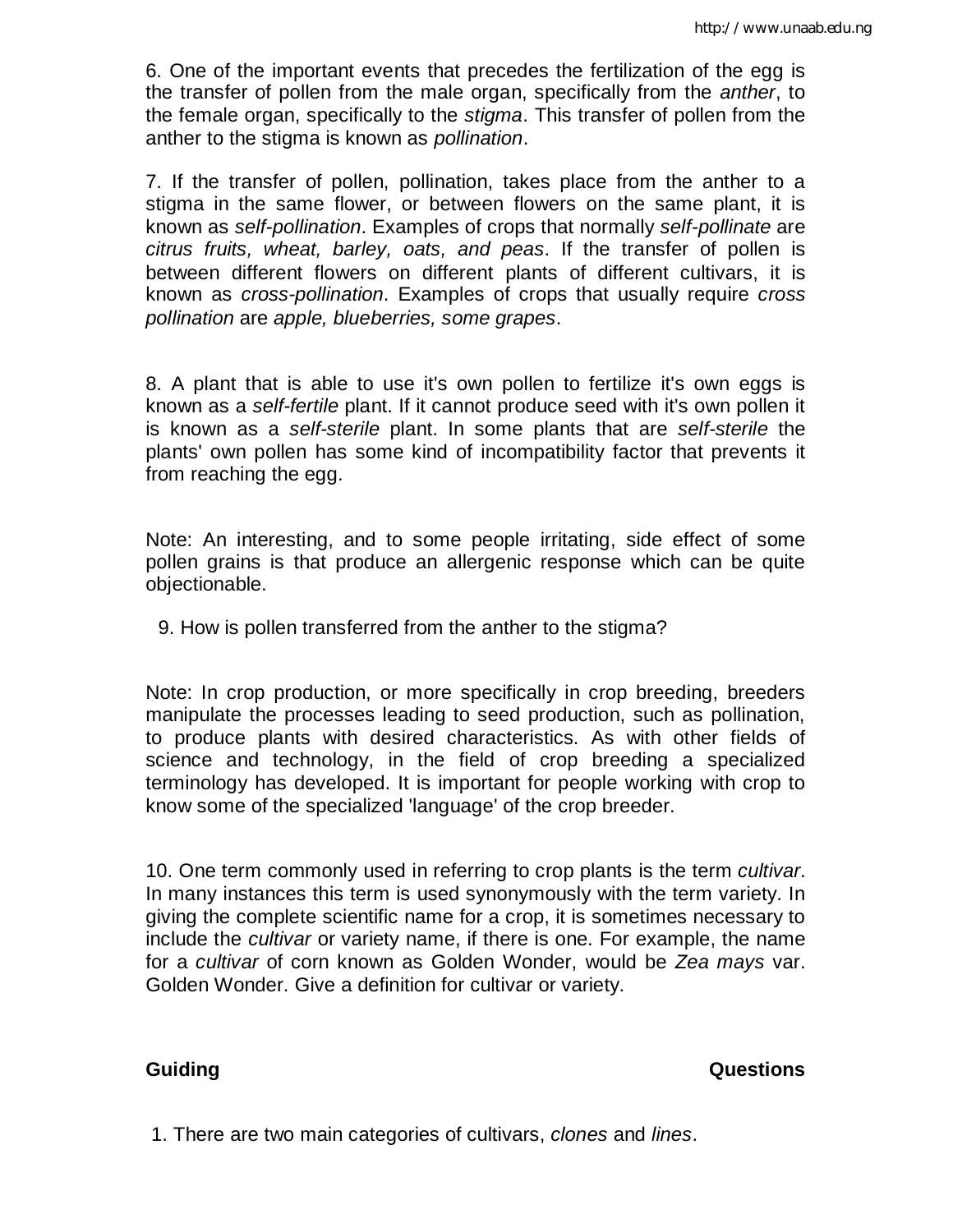2. What is a clone?

3. What is a line?

4. Crop producers and home gardeners will commonly use terms like inbred, hybrid, hybridizing, and hybrid vigor, and F1 hybrid. Give a brief definition of each of these terms.

# **Plant cloning**

# Advantages

Cloning can leaf to selected crops, with perfect size and nutritious value; maximum output in every harvest; DNA combination in order to select specific features of different plants (color, shape, vitamins, and minerals). Cloning can produce high yielding crops. A cloned plant can yield a thousand new plants from one parent plant. This means that farmers can produce more crops without a lot of seeds.

However, it promotes homozygocity in the absence of linkage, as in sexual reproduction. Can lead to either desirable or undesirable effects, e.g., production of rice enhancement resulting in plants more susceptible to disease and less successful materials in the evolution ladder. For example, cloning can produce drought and pest resistance crops. Cloning can also be very much welcome, producing crops with higher nutrition in them, for instance, Philippines' *Golden Rice*, material which has high vitamin  $\mathsf A$  content).

Cloning can lead to selected crops with perfect size and high nutritious value; maximum output in every harvest. DNA material can be manipulated in order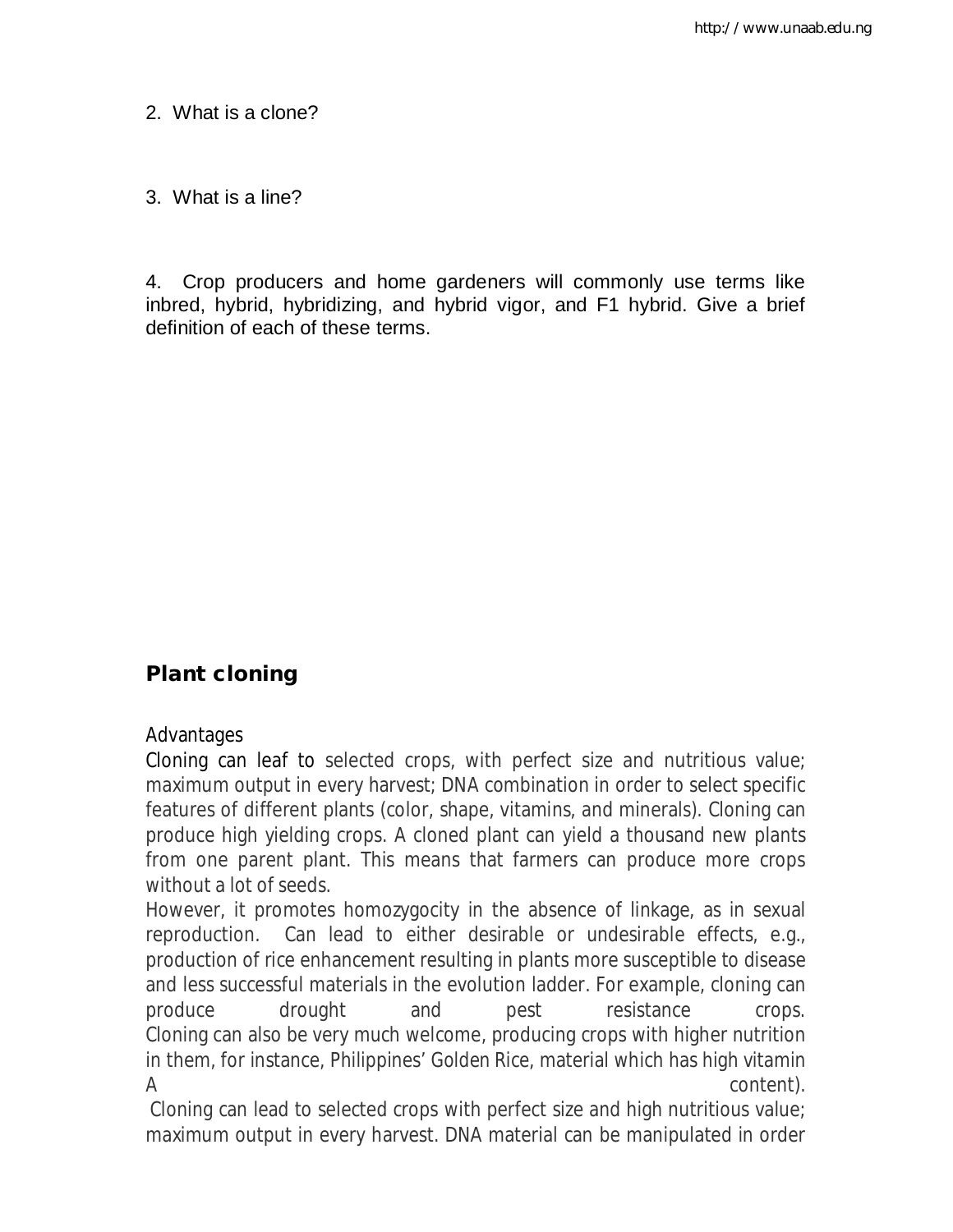to select specific features of different plants (color, shape, vitamins, and minerals).

# **Cloning a plant means you can choose the best plants to clone. An entire crop of healthy, prosperous plants can be cloned from one strong parent plant.**

Cloned plants grow at the same rate, so harvesting can become streamlined.

So far, the FDA has stated that cloned food would be perfectly safe for humans to eat. They have not, however, finalized a ruling to allow cloned food on the market.

I have deliberately emphasized the advantages. You can deduce the undesirable,

negative effects of cloning!

Advantages of Budding/Grafting

Change varieties or cultivars. An older established orchard of fruiting trees may become obsolete as newer varieties or cultivars are developed. The newer varieties may offer improved insect or disease resistance, better drought tolerance, or higher yields. As long as the scion is compatible with the rootstock, the older orchard may be top worked using the improved variety or cultivar.

Optimize cross-pollination and pollination. Certain fruit trees are not selfpollinating; they require pollination by a second fruit tree, usually of another variety. This process is known as cross-pollination. Portions of a tree or entire trees may be pollinated with the second variety to ensure fruit set.

Take advantage of particular rootstocks. Compared to the selected scion, certain rootstocks have superior growth habits, disease and insect resistance, and drought tolerance.

Benefit from interstocks. An interstock can be particularly valuable when the scion and rootstock are incompatible. In such cases, an interstock that is compatible with both rootstock and scion is used.

Perpetuate clones. Clones of numerous species of conifers cannot be economically reproduced from vegetative cuttings because the percentage of cuttings that root successfully is low. Many can be grafted, however, onto seedling rootstocks.

Produce certain plant forms. Numerous horticultural plants owe their beauty to the fact that they are grafted or budded onto a standard, especially those that have a weeping or cascading form.

Increase the growth rate of seedlings. The seedling progeny of many fruit and nut breeding programs, if left to develop naturally, may require 8 to 12 years to become fruitful. However, if these progeny are grafted onto established plants, the time required for them to flower and fruit is reduced dramatically. Another way to increase the growth rate of seedlings is to graft more than one seedling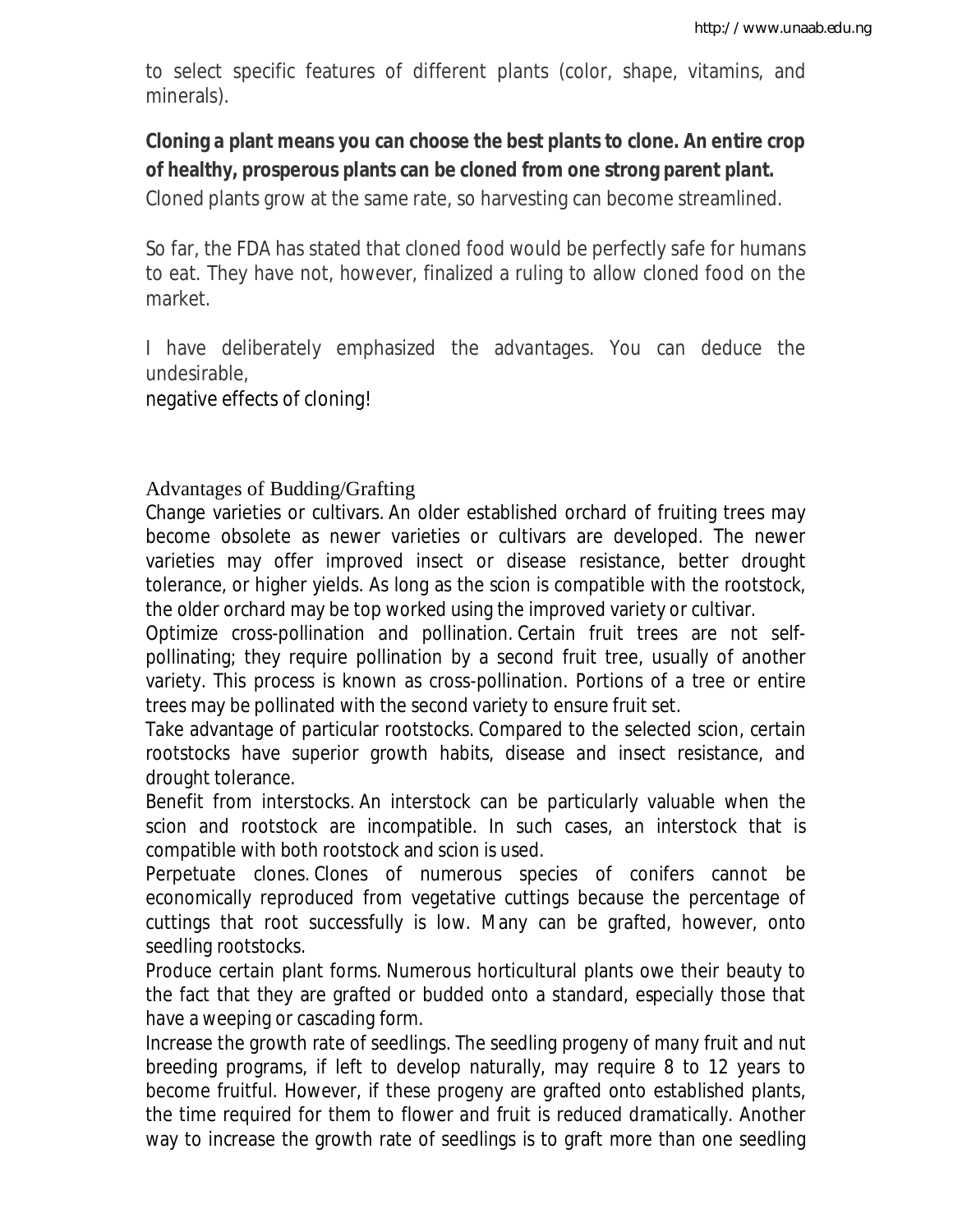onto a mature plant. Using this procedure as a breeding tool saves time, space, and money.

# **Plant Growth Factors: Photosynthesis, Respiration, and Transpiration**

**Print this** *CMG GardenNotes* 

Outline

- Photosynthesis
- **Respiration**
- **Transpiration**



## **Thought Questions**

Explain the science behind the following gardening questions:

1. What's the impact on air temperatures when restrictions in landscape irrigation create droughty urban landscapes?

The three major functions that are basic to plant growth and development are:

- **Photosynthesis** the process of capturing light energy and converting it to sugar energy, in the presence of chlorophyll using carbon dioxide and water.
- **Respiration** the process of metabolizing (burning) sugars to yield energy for growth, reproduction**,** and other life processes.
- **Transpiration –** the loss of water vapor through the stomata of leaves.

# **Photosynthesis**

A primary difference between plants and animals is the plant's ability to manufacture its own food. In *photosynthesis,*carbon dioxide from the air and water from the soil react with the sun's energy to form *photosynthates* (sugars, starches, carbohydrates, and proteins) and release oxygen as a byproduct. [Figure 1]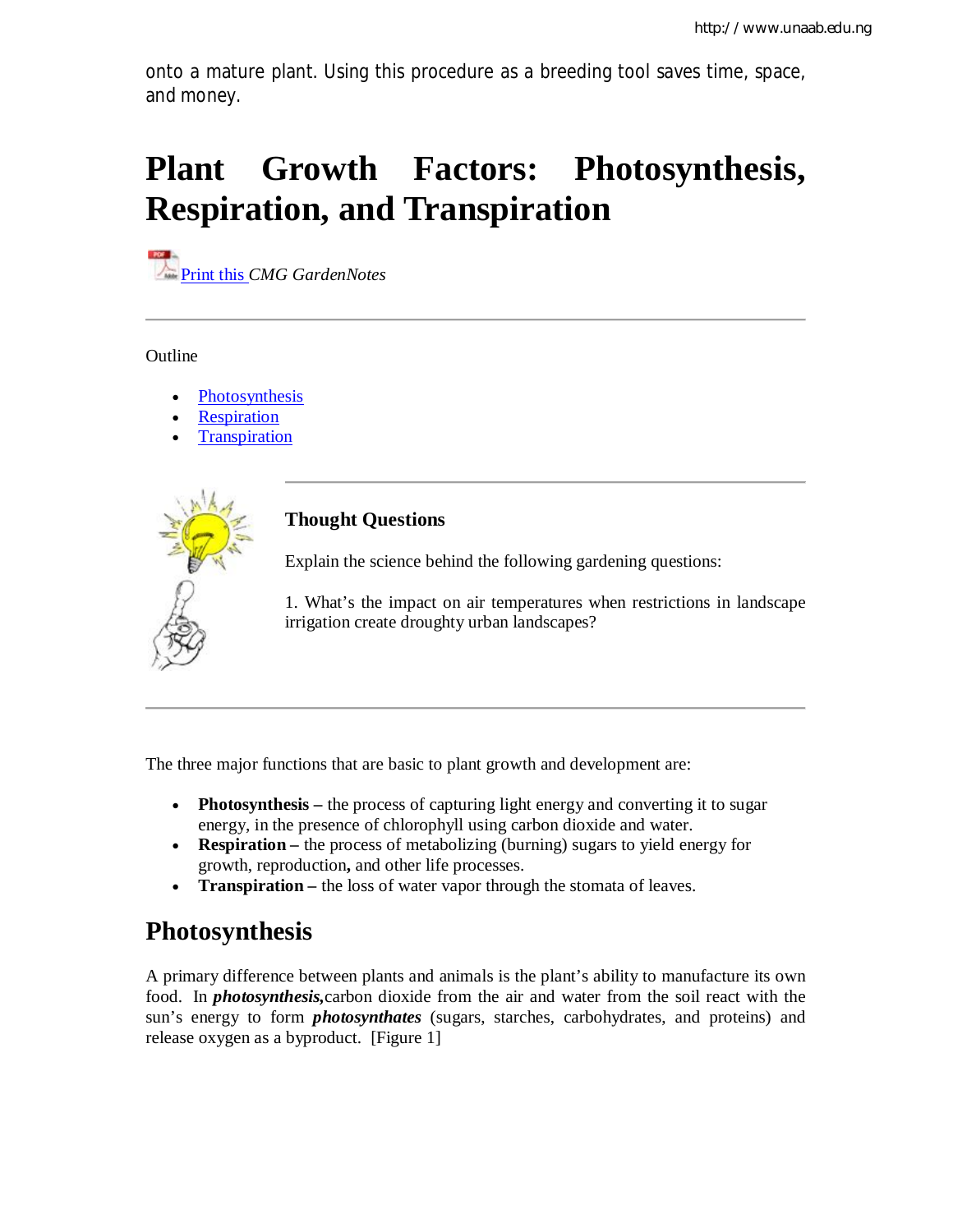

Figure 1. In photosynthesis, the plant used water and nutrients from the soil, carbon dioxide from the air with the sun's energy to create photosynthates. Oxygen is releases as a byproduct.

Photosynthesis literally means *to put together with light.* It occurs only in the *chloroplasts*, tiny sub-cellular structures contained in the cells of leaves and green stems. A simple chemical equation for photosynthesis is given in Figure 2.

| Photosynthesis                                           |                                                    |
|----------------------------------------------------------|----------------------------------------------------|
| carbon dioxide + water + light energy = glucose + oxygen |                                                    |
| $6CO_2$                                                  | + $6H_2O$ + light energy = $C_6H_{12}O_6$ + $6O_2$ |
| Figure 2. Simple                                         |                                                    |

chemical equation for photosynthesis.

This process is directly dependent on the supply of water, light**,** and carbon dioxide. Limiting any **one** of the factors on the left side of the equation (carbon dioxide, water, or light) can limit photosynthesis regardless of the availability of the other factors. An implication of drought or severe restrictions on landscape irrigation is a reduction in photosynthesis and thus a decrease in plant vigor and growth.

In a tightly closed greenhouse there can be very little fresh air infiltration and CO2 levels can become limiting, thus limiting plant growth. In the winter, many large commercial greenhouses provide supplemental CO2 to stimulate plant growth.

The rate of photosynthesis is somewhat temperature dependent. For example, with tomatoes, when temperatures rise above 96o F the rate of food used by respiration rises above the rate of which food is manufactured by photosynthesis. Plant growth comes to a stop and produce loses its sweetness. Most other plants are similar. [Figure 3]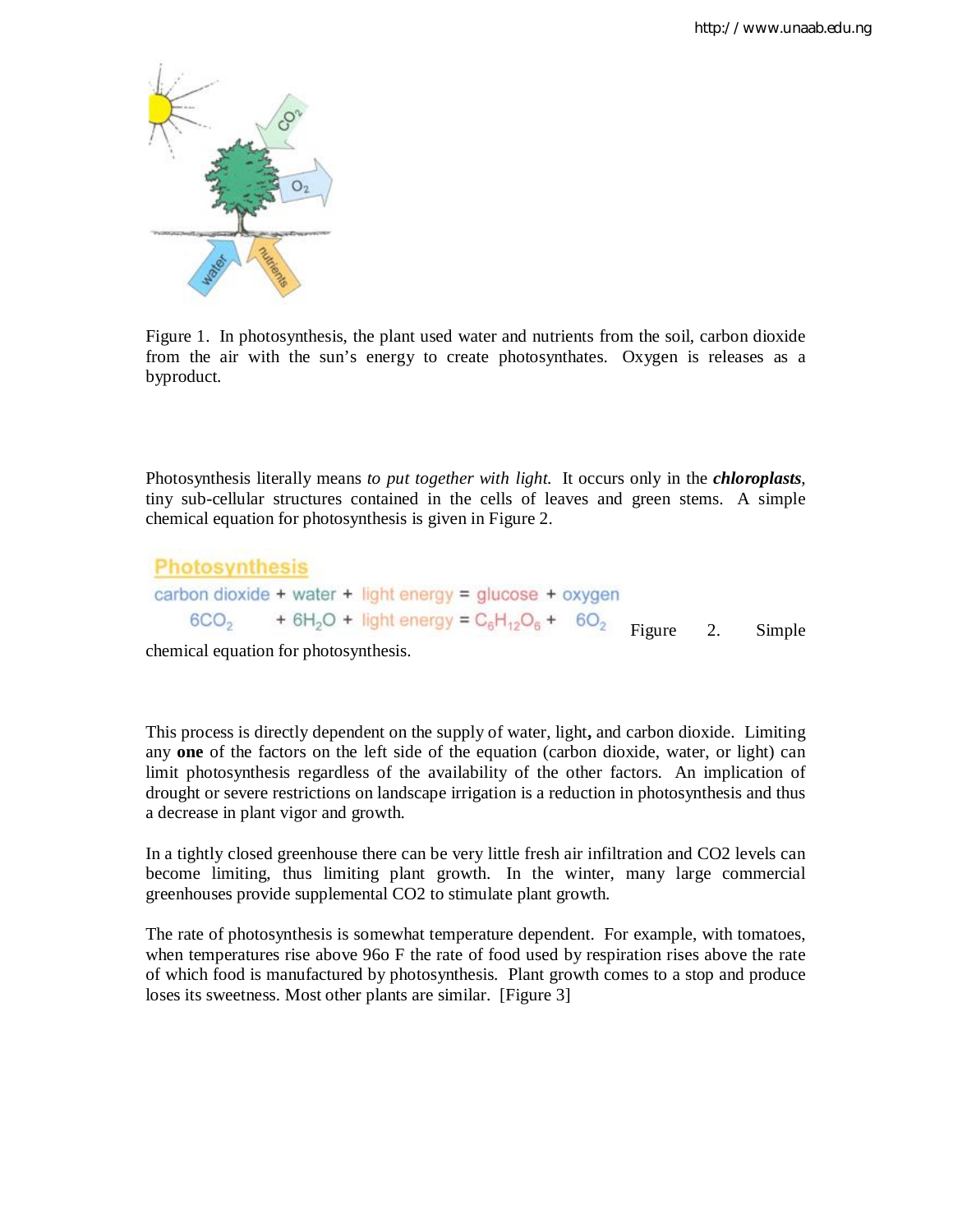

Figure 3. For the tomato plant, rates of photosynthesis and respiration both increase with increasing temperatures. As the temperature approaches 96o, the rate of photosynthesis levels off, while the rate of respiration continues to rise.

# **Respiration**

In *respiration*, plants (and animals) convert the sugars (photosynthates) back into energy for growth and other life processes (metabolic processes). The chemical equation for respiration shows that the photosynthates are combined with oxygen releasing energy, carbon dioxide, and water. Notice that the equation for respiration is the opposite of that for photosynthesis. [Figure 4.]

# **Respiration**

```
glucose + oxygen = energy + carbon dioxide + water
C_6H_{12}O_6 + 6O_2 = energy + 6CO<sub>2</sub> + 6H<sub>2</sub>O
```
Figure 4. Simple equation for respiration.

Chemically speaking, the process is similar to the **oxidation** that occurs as wood is burned, producing heat. When compounds combine with oxygen, the process is often referred to as "burning", for example, athlete's "burn" energy (sugars) as they exercise. The harder they exercise, the more sugars they burn so the more oxygen they need. That is why at full speed, they are breathing very fast. Athletes take up oxygen through their lungs. Plants take up oxygen through the stomata in their leaves and through their roots.

Again, respiration is the burning of photosynthates for energy to grow and to do the internal "work" of living. It is very important to understand that both plants and animals (including microorganisms) need oxygen for respiration. This is why overly wet or saturated soils are detrimental to root growth and function, as well as the decomposition processes carried out by microorganisms in the soil.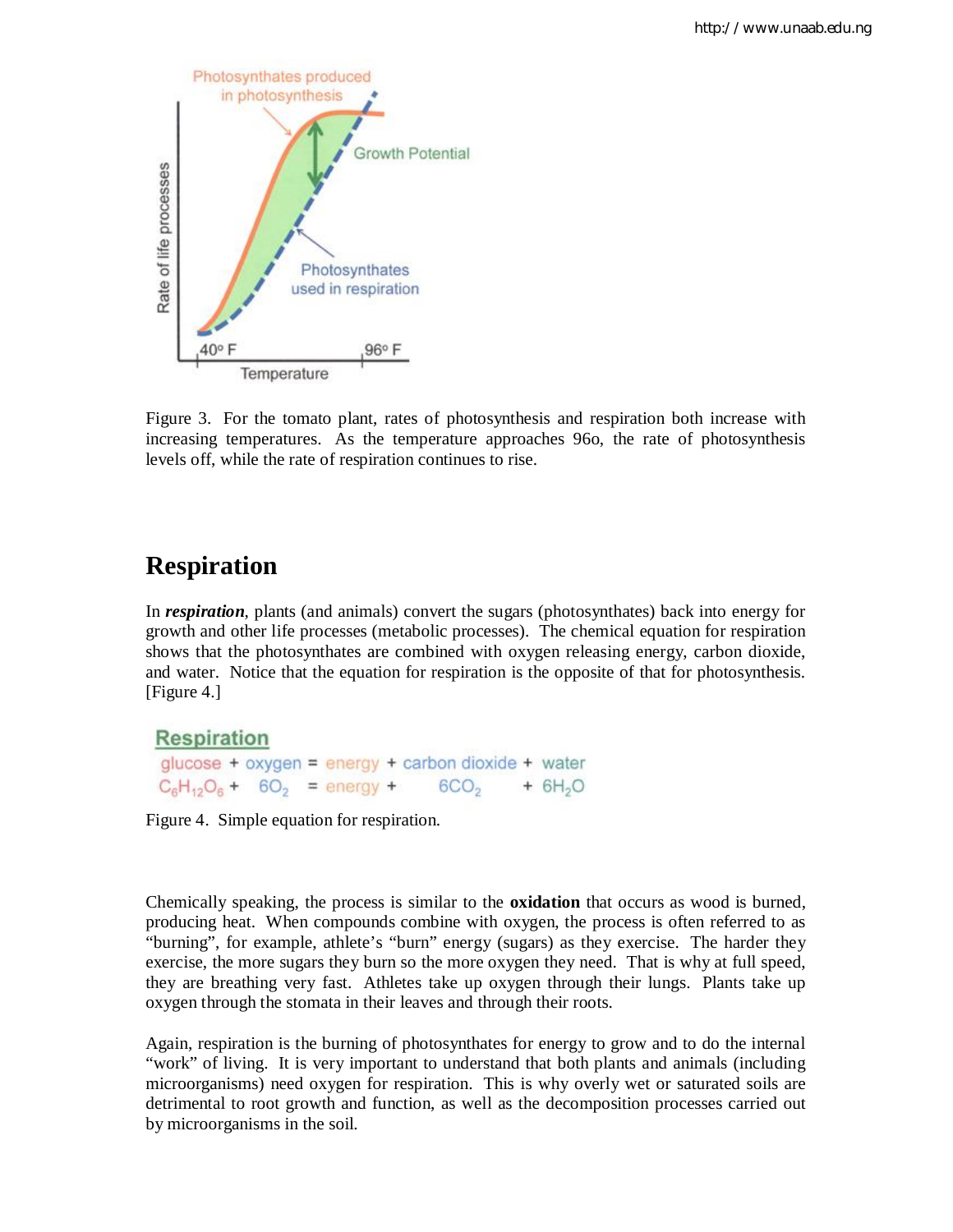The same principles regarding limiting factors are valid for both photosynthesis and respiration.

| Table<br><b>Comparison of photosynthesis and respiration</b> |                          |  |  |  |
|--------------------------------------------------------------|--------------------------|--|--|--|
| <b>Photosynthesis</b>                                        | <b>Respiration</b>       |  |  |  |
| Produces sugars from light energy                            | Burns sugars for energy  |  |  |  |
| Stores energy                                                | Releases energy          |  |  |  |
| Occurs only in cells with chloroplasts                       | Occurs in most cells     |  |  |  |
| Releases oxygen                                              | Uses oxygen              |  |  |  |
| Uses water                                                   | Produces water           |  |  |  |
| Uses carbon dioxide                                          | Produces carbon dioxide  |  |  |  |
| Requires light                                               | Occurs in dark and light |  |  |  |

# **Transpiration**

Water in the roots is pulled through the plant by **transpiration** (loss of water vapor through the stomata of the leaves). Transpiration uses about 90% of the water that enters the plant. The other ten percent is an ingredient in photosynthesis and cell growth.

Transpiration serves three essential roles:

- **Movement of minerals** up from the root (in the xylem) and sugars (products of photosynthesis) throughout the plant (in the phloem). Water serves as both the solvent and the avenue of transport.
- **Cooling**  80% of the cooling effect of a shade tree is from the evaporative cooling effects of transpiration. This benefits both plants and humans.
- **Turgor pressure** Water maintains the turgor pressure in cells much like air inflates a balloon, giving the non-woody plant parts form. Turgidity is important so the plant can remain stiff and upright and gain a competitive advantage when it comes to light. Turgidity is also important for the functioning of the guard cells, which surround the stomata and regulate water loss and carbon dioxide uptake. Turgidity also is the force that pushes roots through the soil.

Water movement in plants is also a factor of osmotic pressure and capillary action. **Osmotic pressure** is defined as water flowing through a permeable membrane in the direction of higher salt concentrations. Water will continue to flow in the direction of the highest salt concentration until the salts have been diluted to the point that the concentrations on both sides of the membrane are equal.

A classic example is pouring salt on a slug. Because the salt concentration outside the slug is highest, the water from inside the slug's body crosses the membrane that is his "skin". The poor slug becomes dehydrated and dies. Envision this same scenario the next time you gargle with salt water to kill the bacteria that are causing your sore throat.

Fertilizer burn and dog urine spots in a lawn are examples of salt problems. The salt level in the soil's water becomes higher than in the roots, and water flows from the roots into the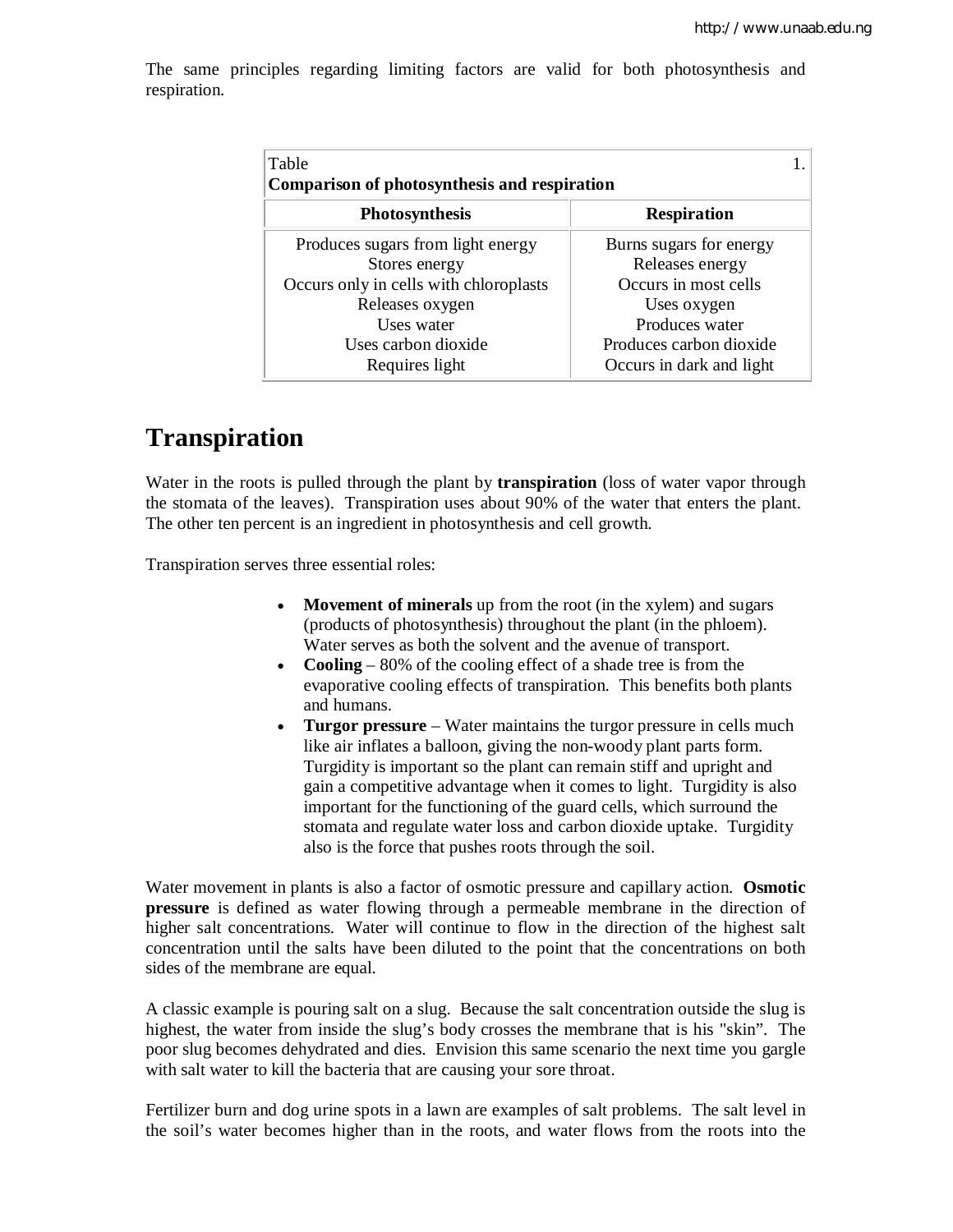soil's water in an effort to dilute the concentration. So what should you do if you accidentally over apply fertilizer to your lawn?

**Capillary action refers** to the chemical forces that move water as a continuous film rather than as individual molecules. Water molecules in the soil and in the plant cling to one another and are reluctant to let go. You have observed this as water forms a meniscus on a coin or the lip of a glass. Thus when one molecule is drawn up the plant stem, it pulls another one along with it. These forces that link water molecules together can be overcome by gravity.

#### Additional Information

*CMG GardensNotes* on how plants grow (botany)

- **Horticulture Classification**, #121
- **Taxonomic Classification**, #122
- **Plant Structures: Cells, Tissues, and Structures**, #131
- **Plant Structures: Roots**, #132
- **Plant Structures: Stems**, #133
- **Plant Structures: Leaves**, #134
- **Plant Structures: Flowers**, #135
- **Plant Structures: Fruit**, #136
- **Plant Structures: Seeds**, #137
- **Plant Growth Factors: Photosynthesis, Respiration and Transpiration**, #141
- **Plant Growth Factors: Light, #142**
- **Plant Growth Factors: Temperature**, #143
- **Plant Growth Factors: Water**, #144
- **Plant Growth Factors: Hormones**, #145
- Homework: How Plants Grow. #147
- References and Review Questions: How Plants Grow, #120
- Worksheet: Plant Structures, #146

Authors: **David Whiting** (CSU Extension) with Michael Roll and Larry Vickerman (former CSU Extension employees). Artwork by David Whiting.

- CMG GardenNotes are available online at www.cmg.colostate.edu
- Colorado Master Gardener/Colorado Gardener Certificate Training is made possible by a grant from the Colorado Garden Show, Inc.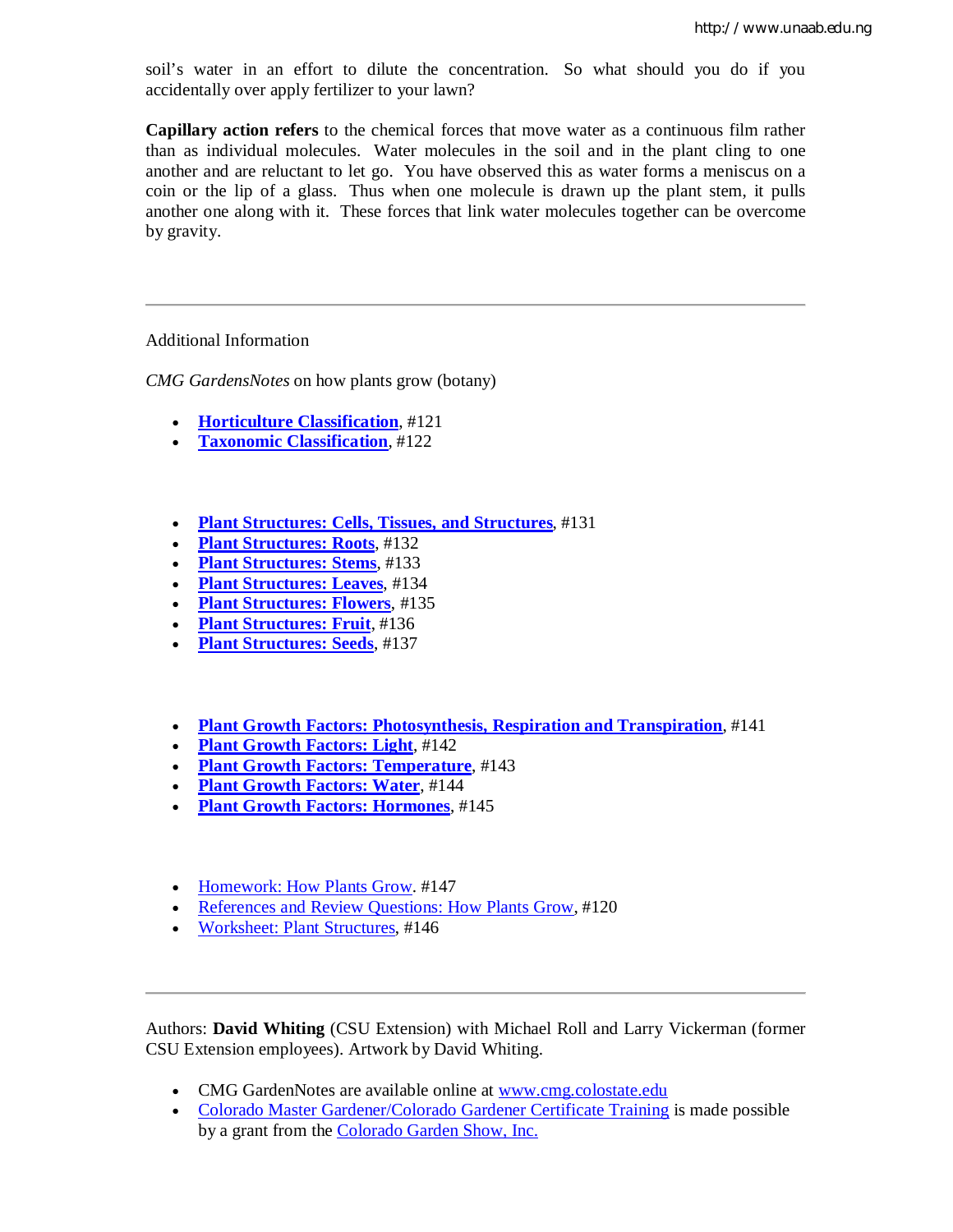- Colorado State University, U.S. Department of Agriculture, and Colorado counties cooperating
- Extension programs are available to all without discrimination.



• Cardener<sup>on</sup> No endorsements of products mentioned is intended nor is criticism implies of products not mentioned.

 Copyright. 2003-10. Colorado Master Gardener Program, Colorado State University Extension. All Rights Reserved. *CMG GardenNotes* may be reproduced without change or additions, for nonprofit educational use.

Revised August 2010

# **Propagate by Plant Cuttings**

Vegetative propagation using plant cuttings applies to many crops. This method allows the production of clones or plants which are considered "duplicates" of the parent plants genotypically, and usually also phenotypically. Just like other vegetative propagation methods, it is advantageous where a plant does not produce seeds, the seeds are sterile, or whenever seeds are not available.

With crops that can be easily propagated using plant cuttings, this method has numerous advantages. Many new plants can be produced in a limited space from a few stock plants. It is simple and can be easily applied without having to learn the special techniques in grafting or budding. It is rapid because there is no need to produce rootstocks.

Plant cuttings may consist of segments of the root or whole leaves or portions of leaves, or segments of stems which are used as planting materials. Depending on the plant part used, these propagules are called by special terms such as root cuttings, leaf cuttings, leaf-bud cuttings or stem cuttings. In sugarcane, the stem cutting is called **cane cutting** while in bamboo, it is **culm cutting**. Culm is the technical term for the main stem of plants belonging to the grass family **Gramineae** (alternatively named **Poaceae** ).

**Root cuttings** are segments of the root while **leaf cuttings** are either entire leaves, with or without the petiole, or portions of leaf blades. **Leaf-bud cuttings** consist of a leaf with petiole, and a short piece of the stem with axillary bud. **Stem cuttings** are segmented parts of the stem, or entire stems detached from the main branch. Where the stem cutting includes the tip or apex, it is called **tip cutting** .

Special terms are also used to classify stem cuttings such as hardwood or woody cuttings, semi-hardwood or semi-woody cuttings, softwood cuttings and herbaceous cuttings. These are classifications of stem cuttings based on the nature of wood and stage of growth.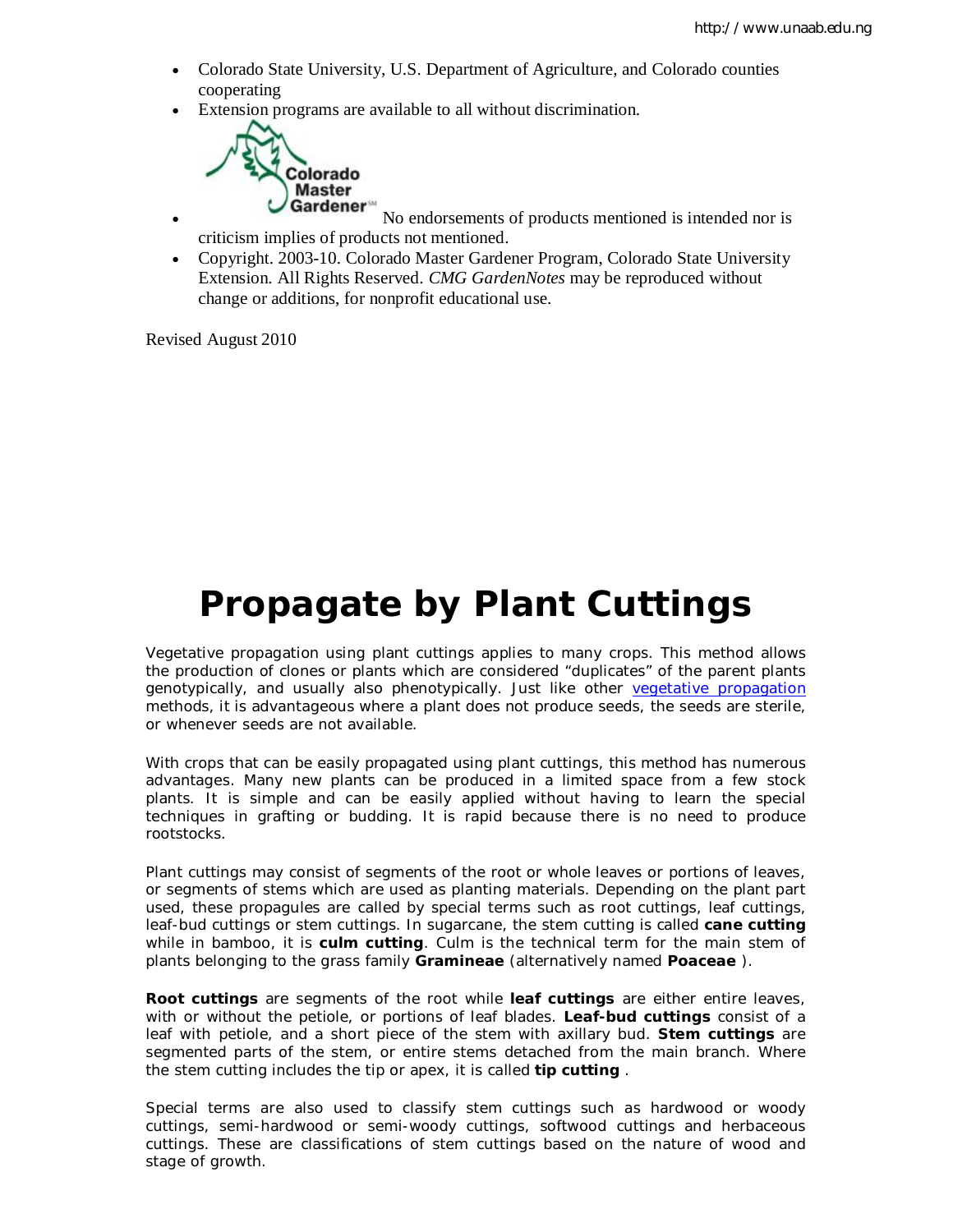Hardwood, semi-hardwood and softwood cuttings are taken from woody trees and shrubs while herbaceous cuttings are made from succulent, herbaceous plants like chrysanthemum, coleus, tomato, eggplant and squash.

Propagation with the use of plant cuttings is common for dicots but there are some monocots that can be rooted by this method like bamboo and sugarcane. Compared to the other methods, propagation by stem cuttings has the widest application.

#### **Plants That Can be Propagated by Root Cuttings**

Breadfruit (*Artocarrpus altilis*), blackberry (*Rubus* sp.), fig (*Ficus carica*), garden phlox (*Phlox paniculata*), Japanese pagoda tree (*Sophora japonica*), lilac (*Syringa vulgaris*), *Malus* sp., oriental pear (*Pyrus calleryana*), *Rosa* spp.

#### **Plants That Can be Propagated by Leaf Cuttings**

African violet (*Saintpaulia ionantha*), *Begonia* spp., *Bryophyllum* spp.), *Crassula* spp., *Kalanchoe* spp., lily (*Lilium longiflorum* and *L. candidum*), *Oxalis* spp., *Peperomia* spp., *Sedum* spp., snake plant (*Sansevieria trifasciata*), sweet potato, wax plant (*Hoya carnosa*). Generally, these plants have thick leaves.

Jasmine (*Jasminum sambac*) and dracaena (*Dracaena godseffiana*) have also been propagated experimentally by leaf cuttings.

#### **Plants That Can be Propagated by Stem Cuttings**

Acerola (*Malpighia glabra*), bamboo, black pepper (*Piper nigrum*), cacao (*Theobroma cacao*), cassava (*Manihot esculenta*), citrus (*Citrus* spp.), coffee (*Coffea* spp.), eggplant (*Solanum melongena*), grape (*Vitis vinifera*), guava (*Psidium guajava*), lagundi (*Vitex negundo*), lanzones (*Lansium domesticum*), makabuhay (*Tinospora orispa*), malunggay (*Moringa oleifera*), molave (*Vitex parviflora*), Norfolk Island Pine (*Araucaria heterophylla*), passion fruit (*Passiflora edulis*), physic nut (*Jatropha curcas*), pili nut (*Canarium ovatum*), pineapple (*Ananas comosus*), rubber (*Hevea brasiliensis*), red mombin (*Spondias purpurea*), sambong (*Blumea balsamifera*), santol (*Sandoricum koetjapi*), sapodilla (*Manilkara zapote*), starapple (*Chrysophullum cainito*), sugarcane (*Saccharum officinale*), tsaang gubat (*Ehretia microphylla*), tomato (*Lycopersicon esculentum*), tubli (*Derris sp.*).

Note: Plant cuttings may not always produce the desired plant characteristic. The use of root cuttings in propagating variegated plants may result to reversion to the normal, evergreen type. This also occur when variegated snake plant (Sansevieria laurenti) is propagated by leaf cutting. This is because these plants are periclinal chimeras in which the inner cross sectional areas of the plant body are normal while the thin outer layers are mutated cells which are responsible for the variegation. With root and leaf cuttings, the new plant regenerate from the inner cells, resulting to normal growth and loss of variegation.

In snake plant, the variegated character can be perpetuated by division of rootstock instead of leaf cutting propagation.

#### References

Abellanosa, A.L. and H.M. Pava. 1987. An Introduction to Crop Science. CMU, Musuan, Bukidnon: Publications Office. pp. 71-87.

Hartmann, H.T. and D.E. Kester. 1975. Plant Propagation: Principles and Practices. New Jersey: Prentice-Hall, Inc. pp. 211-313.

(Author: Ben G. Bareja. 2010)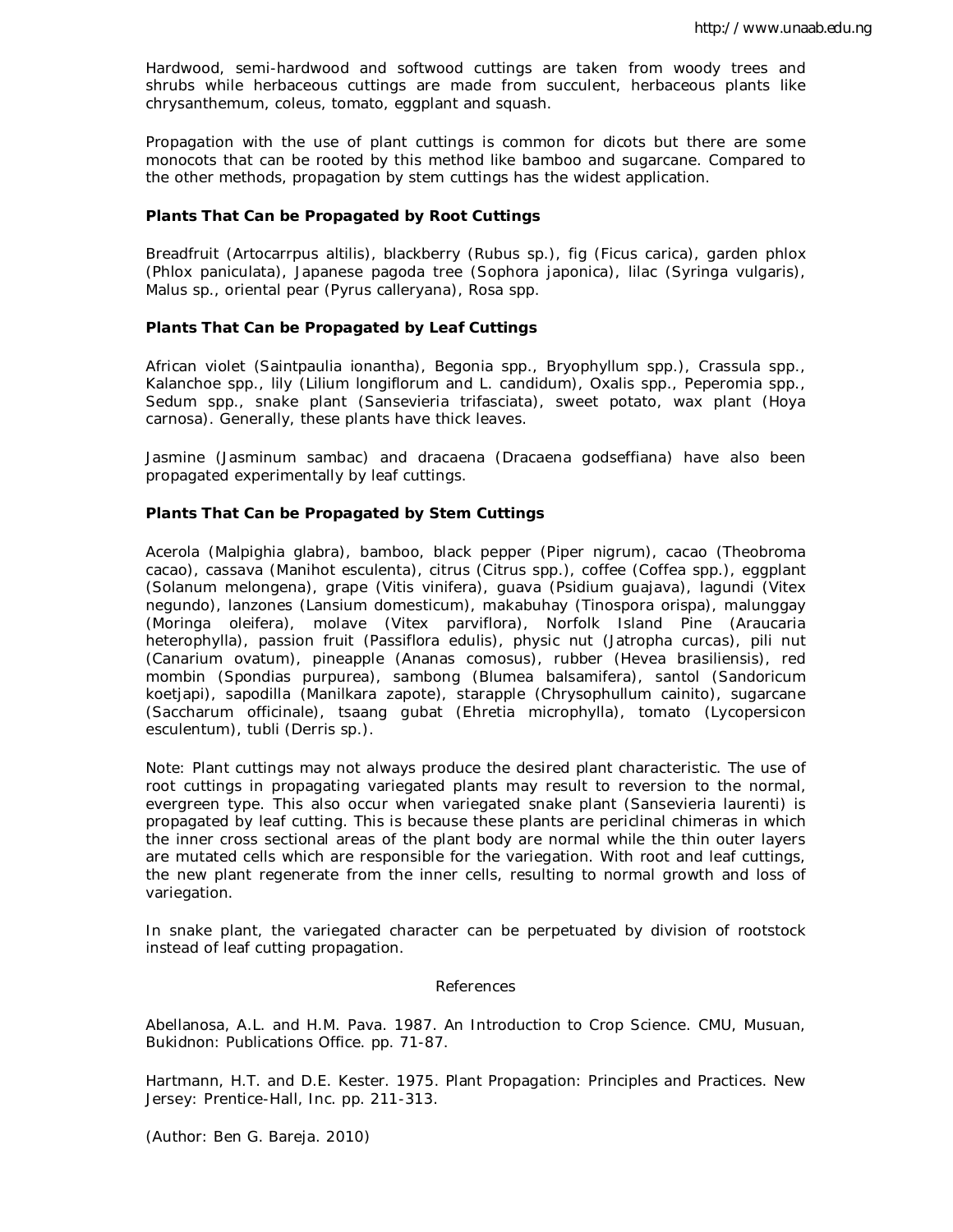| Suggested                                      | reading      | related  | to  | plant        | cuttings:     |  |  |
|------------------------------------------------|--------------|----------|-----|--------------|---------------|--|--|
| Sexual                                         | Propagation: | Orthodox | VS. | Recalcitrant | <b>Seeds</b>  |  |  |
| Vegetative                                     | Propagation  |          | Οt  | Crop         | <b>Plants</b> |  |  |
| <b>Marcotting Methods in Plant Propagation</b> |              |          |     |              |               |  |  |

>click to return to cropsreview.com Home page from plant cuttings

# **Propagate Herbaceous and Woody Plants by Air Layering**

Air layering, also called marcotting, marcottage, Chinese layering, pot layerage, circumposition and gootee, is a vegetative method of plant propagation which involves the rooting of aerial stems while attached to the parent plant. It is one among the various special methods of layering which also include tip layering, simple layering, compound or serpentine layering, mound or stool layering, and trench layering.

This propagation method applies to many trees, shrubs, bamboo and herbaceous plants. The following fruits and plantation crops have been successfully marcotted:

Bell fruit, water apple (*Syzygium aqueum*), black pepper (*Piper nigrum*), cacao (*Theobroma cacao*), cashew (*Anacardium occidentale*), citrus (*Citrus* spp.), coffee (*Coffea* spp.), grape (*Vitis vinifera*), guava (*Psidium guajava*), jackfruit (*Artocarpus heterophyllus*), lanzones or langsat (*Lansium domesticum*), lychee (*Litchi* sp.), mango (*Mangifera indica*), mangosteen (*Garcinia mangostana*), pili nut (*Canarium ovatum*), sapodilla or chickle tree (*Manilkara zapota*), starapple (*Chrysophyllum cainito*) and tamarind (*Tamarindus indica*).

(Click to find other pages on plant propagation)

#### **Factors Affecting Regeneration**

The formation of adventitious roots during air layering is induced by various stem treatments. These generally involve the girdling or wounding of a small part of the stem, resulting to the interruption of the downward movement of organic materials such as carbohydrates, auxin and other growth factors from the leaves and shoot tips. These



materials accumulate close to the treated area and rooting occurs.

Continuous moisture, sufficient aeration, and moderate temperatures in the rooting zone affect the formation of roots on layers or marcots. These conditions can be provided by using a loose rooting medium with high water holding capacity such as a sphagnum moss. It has been observed also that the rainy season favors rooting rather than the hot, dry season.

The application of rooting hormone to the injured stem is sometimes effective. This can be applied in powder form, lanolin, or as a dilute solution.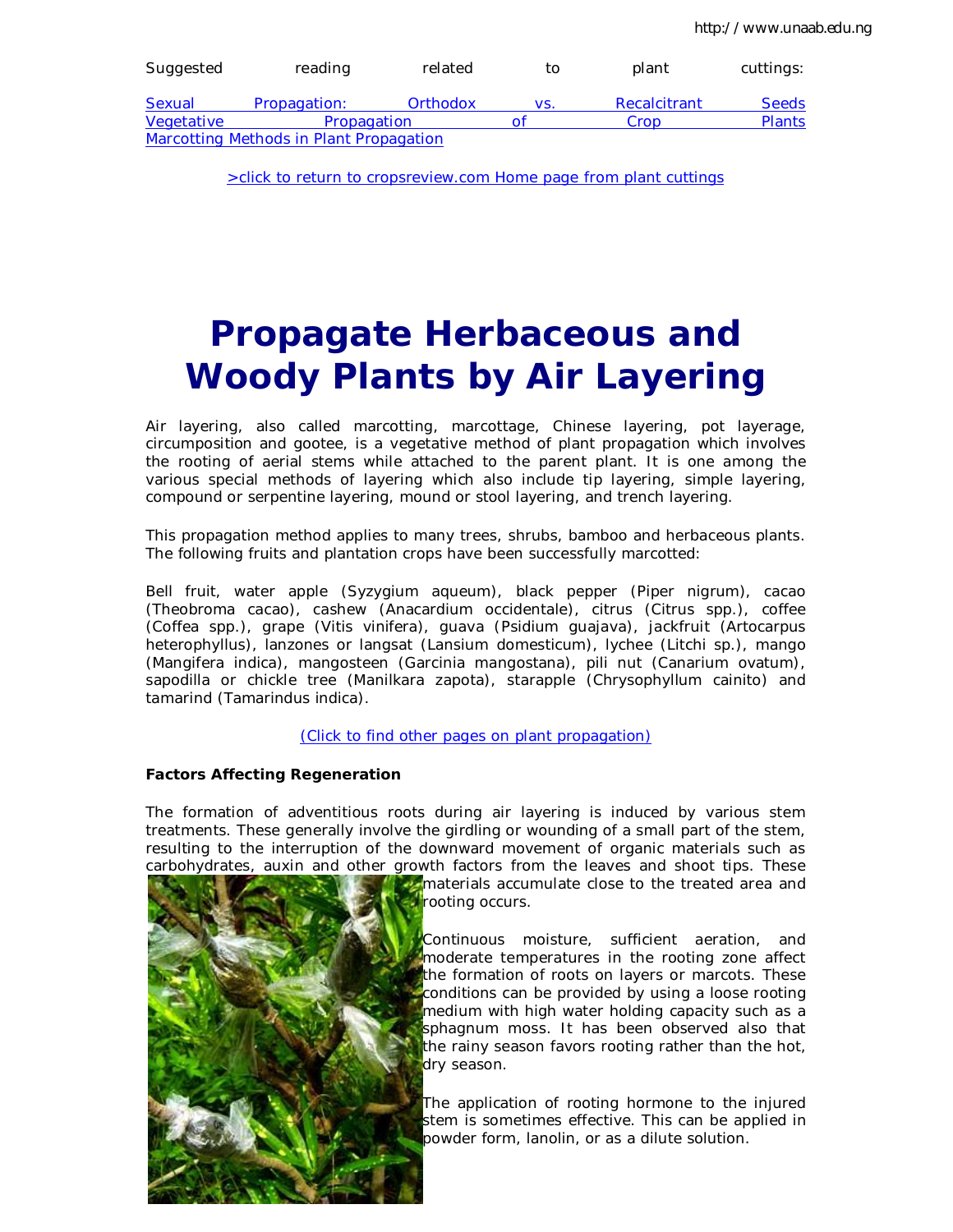Rooting success likewise depends on the plant species. In general, plants which can be propagated using stem cuttings will also root through air layering. Prostrate stems of some plants which naturally root at the point of contact with the soil indicate that these plants can be easily rooted using this method, as with stem cuttings.

In monocot plants such as bamboo, aglaonema, dieffenbachia and dracaena, the roots emerge from the node.

#### **Advantages Compared to Other Vegetative Propagation Methods**

1. Rooting success is more ensured through layering, including clones which will not root easily.

2. Air layering or marcotting is relatively simple to perform. With a small number of plants, it can produce more layers with less skill, effort and equipment.

3. Larger plants which are readily mature can be produced in faster time.

#### **Disadvantages Compared to Other Vegetative Propagation Methods**

1. Air layering or marcotting is laborious and therefore expensive.

2. Only a small number of layers can be produced from a parent plant than when the same plant is used as source of cuttings, buds, or scions.

3. A wider area is needed to grow stock plants to be able to produce a greater number of layers.

4. Bigger layers need special care to establish them independently on the potting containers.

#### **References**

Abellanosa, A.L. and H.M. Pava. 1987. Introduction to Crop Science. CMU, Musuan, Bukidnon: Publications Office. 245 p.

Hartmann, H.T. and D.E. Kester. 1975. Plant Propagation: Principles and Practices. 3rd ed. Englewood Cliffs, N.J., USA: Prentice Hall, Inc. pp. 455-476.

(Author: Ben G. Bareja. 2010)

**Continue reading:** Marcotting Methods in Plant Propagation

**HRT 504 DEPARTMENT OF HORTICULTURE UNIVERSITY OF AGRICULTURE ABEOKUTA, NIGERIA.**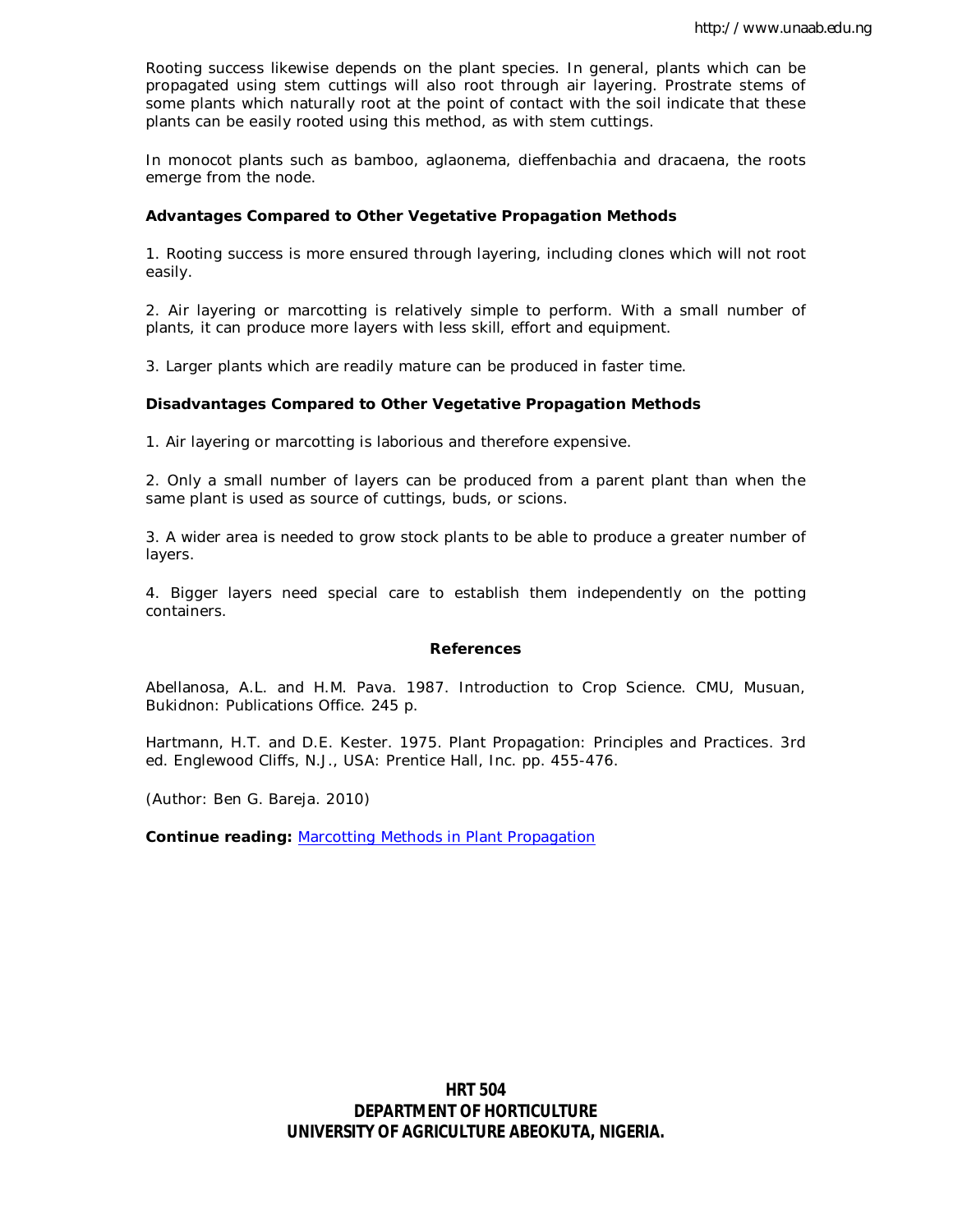## **TOPIC: DEFINITION AND IMPORTANCE OF NURSERY. What is a nursery?**

A nursery is a place where young plants are raised under intensive management for later transplanting into the field. Many horticultural crops can be grown insitu but, experience has shown that raising seedlings in the nursery has a number of advantages. These may include –

- 1) Economy of propagules
- 2) Intensive care for the seedlings protection against animals, diseases, insects and rodents, regular maintenance practices, watering / irrigation and manuring in the nursery.
- 3) Raising seedlings in the nursery affords selection of vigorous and disease-free seedlings for transplanting into the field.
- 4) Ease of genetic activities.
- 5) The nursery allows for a better medium of growth for the plants than when directly seeded on the field.
- 6) Nursery affords ease of carrying out propagation techniques like, budding, grafting and even marcutting / air-layering.

However, the disadvantages of raising seedlings in the nursery before transplanting into the field include –

- 1) Increased cost of production of a particular crop.
- 2) Specialized labour requirements in the nursery, especially skilled budders and grafters.
- 3) Skilled personnel required for transplanting operations.

## **Types of nurseries.**

Types of nurseries depend on the size, scope and investments put in place. Therefore, there are 3 types of nursery under 2 groups –

- 1) Temporary / shifting nurseries
	- a) Peasant nursery: These include spots / places where peasant farmers raise tree crop seedlings like cocoa, kola, coconut, citrus, coffee, mango or vegetables. They are normally located within the compound or along river banks, streams, swamps or family bathroom sheds or any other place with regular source of water. The site is normally under brushed leaving the trees standing for shade provision. The soil is loosened with hoes, seeds sown and covered with palm fronds. Little care is given to the nursery materials. Such a nursery can be shifted at any time.
	- b) Intermediate nursery: An improved type of peasant nursery. They are established very close to field in order to avoid the cost and attendant problems on long distant transportation of seedlings. Here, there are no permanent installations and it can be used for one or more seasons. It can also serve as a resting station for transported seedlings.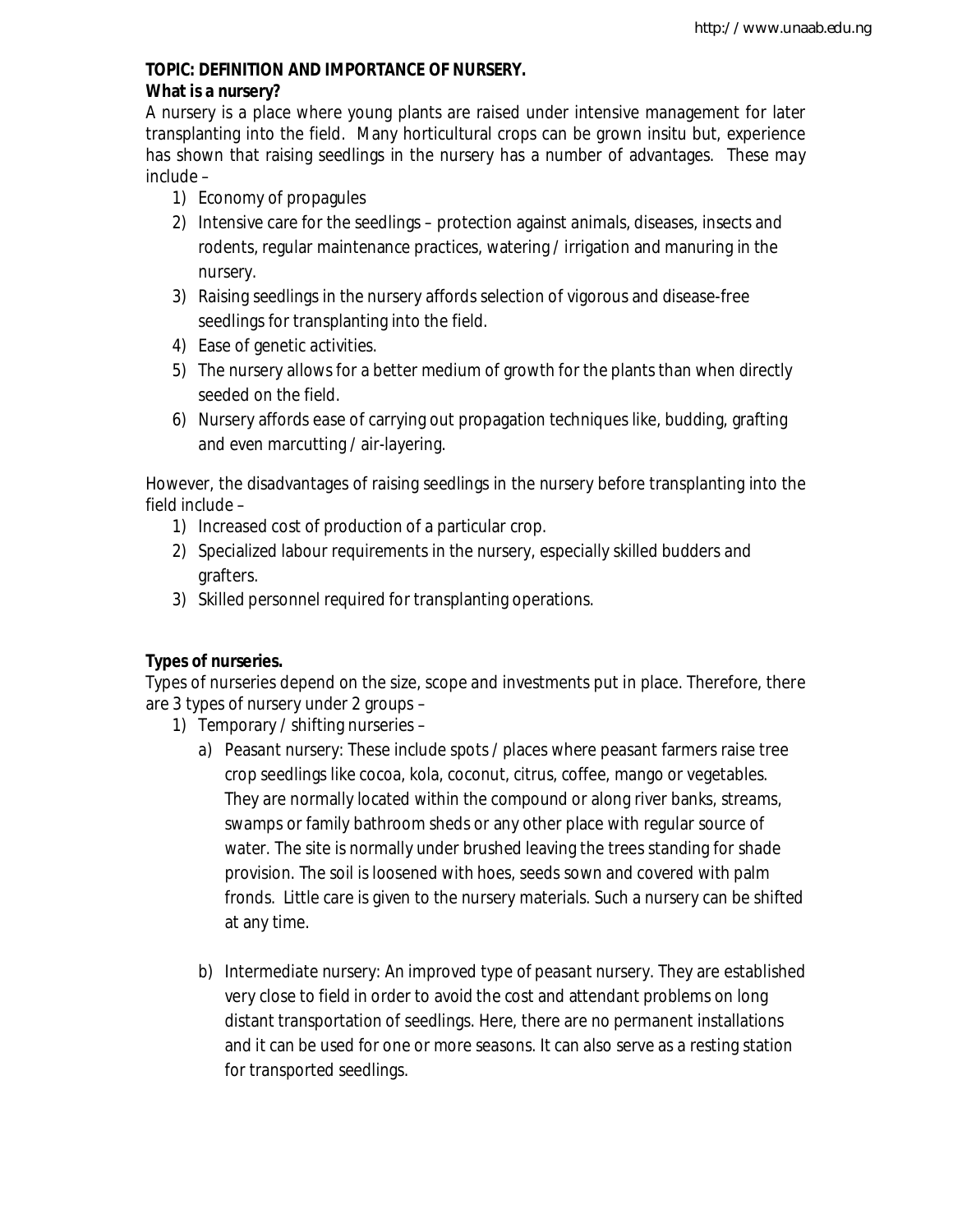2) Permanent / Standard / Central nurseries: Permanent nurseries are larger and more intensively managed. Although, proximity to field is important, but centralization with respect to the total area the nursery is expected to serve, nearness to source of labour and supervision minimize transportation cost in the long run and thus bring greater economic benefits.

### **DEPARTMENT OF HORTICULTURE UNIVERSITY OF AGRICULTURE ABEOKUTA, NIGERIA.**

### **TOPIC: FACTORS OF NURSERY ESTABLISHMENT.**

Selecting a site for permanent nursery is a difficult task. This is because the degree of success achieved in the production of nursery plant materials is largely dependent on careful study and objective judgment on the site. Thus, the following factors must be considered –

- 1) Water supply: Water is of prime importance in any successful nursery management. The must be sited near an adequate supply of water. Therefore, in selecting a site, the amount and quality of water available during the period of low water table and extreme drought should be ascertained if possible. This is because the highest water demands by seedlings is during these periods and particularly important in the drier agroecological regions.
- 2) Soil and topographical features of the proposed site: A good soil is a prerequisite to the success and economy in the production of nursery plants. The soil should be deep, with fine to coarse sandy loam texture, underlain by somewhat stiffer but still permeable subsoil. Good drainage is very essential to carry off excess water from the tropical rainstorm. Such soils found on freely-draining flat ground or on a gentle slope sufficient to permit satisfactory drainage are considered the best sites.
- 3) Source of labour: An adequate supply of labour and proper supervision especially when transplanting, weeding and lifting is essential. Whether in temporary or permanent nurseries, labour must be swift and on schedule to ensure success. The problem of recruiting more labour could be very serious where manpower is scarce or alternative employment exists.
- 4) Protection against winds: In a savanna ecosystem, protection against wind is very important. Very often, the violent parching winds in the dry season do cause a high rate mortality in nursery stock especially in the exposed part of the nursery. Under such conditions, nursery should be sited preferably in the naturally sheltered areas.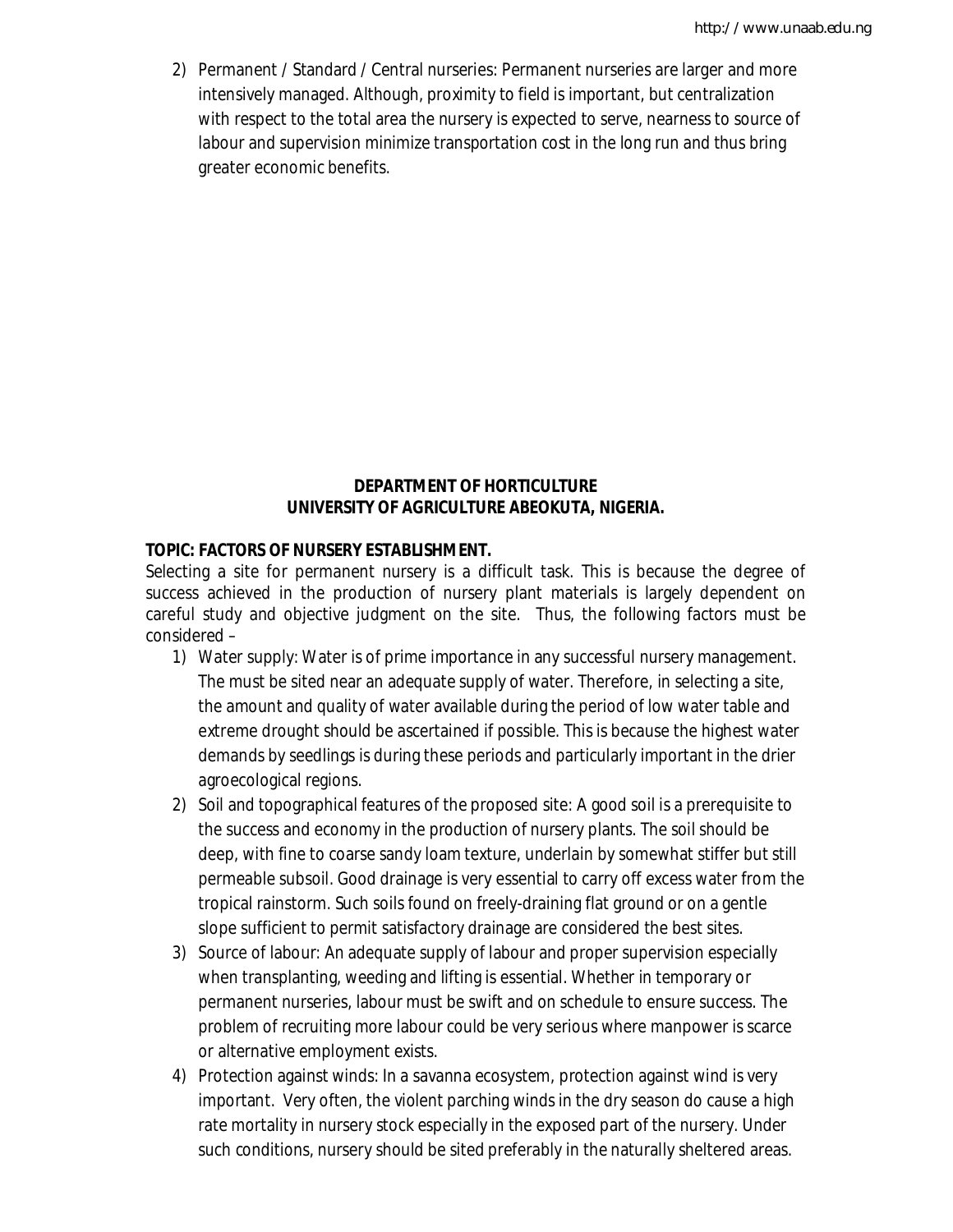When this not possible and the proposed site is exposed to dry winds like harmattan, artificial screens made of mats or coarse cloth are provided round the nursery or screen houses are constructed.

5) Air pollution: This is very important especially in the industrial areas and where there is heavy traffic. Sulphur dioxide, cement dust and dust from dusty roads do settle on leaves and this detrimental to the growing seedlings in the nursery.

Therefore, the final choice of a nursery site is usually a compromise that favours those factors that ultimately permit future development and higher efficiency in the nursery.

### **DEPARTMENT OF HORTICULTURE UNIVERSITY OF AGRICULTURE ABEOKUTA, NIGERIA.**

### **TOPIC: SELECTION AND PREPARATION OF NURSERY SITES.**

Selection of nursery sites:

The size of land to be selected for nursery depends on –

- 1) Morphological characteristics of the plant species.
- 2) Size of the stock to be planted
- 3) The annual production target
- 4) Method of raising the seedlings
- 5) The degree of permanence of the site.

For intermediate nursery, the area actually occupied by the seedlings plus the access roads and storage sheds constitute the nursery area. In a permanent nursery, additional room has to be provided for crop rotation in order to maintain the organic matter and nutrient status of the soil. Where mechanical equipment is to used, equipment maintenance and storage centers have to be provided for in the nursery.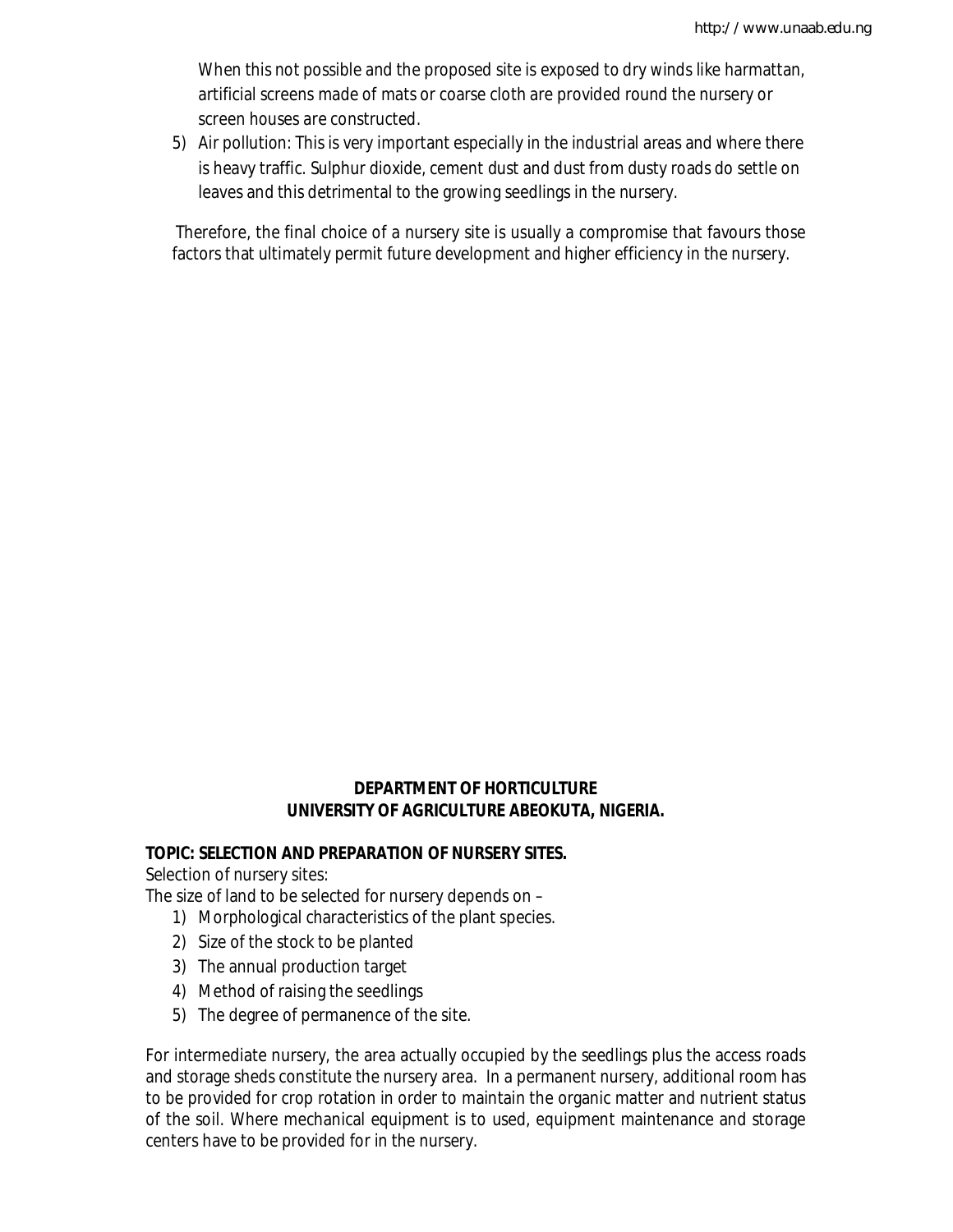Preparation of a nursery site:

Major operations in the preparation of a nursery site include –

- 1) Land clearing: Clear-fell for permanent nursery, while under-brushing and selective thinning of trees are the required operations in temporary nurseries.
- 2) Removal of all plant stubbles and / or trash and burn them at a demarcated incinerator. All other debris must be packed off the plot.
- 3) Leveling the site: This should be carried out before laying out operations. This is majorly, not to give room for erosion.
- 4) Laying out of the site in accordance with plan.
- 5) Establishment of windbreaks. These may include leguminous trees because of their immense agricultural advantages. Other shade-providing trees may be used provided such trees can provide required shade density during the dry season / drought outbreaks.
- 6) Fencing the nursery. The entire nursery may be fenced if compelling factors (like theft or marauders) exist in the area. If raising seedlings with epigeal germination, fencing within the nursery may be necessary in order to keep off the rodents that may want to feed on the cotyledons of the germinating seedlings.
- 7) Erection of major installations: These may involve storage sheds, farm house, incinerators, pipes for sprinkler irrigation etc.

### **DEPARTMENT OF HORTICULTURE UNIVERSITY OF AGRICULTURE ABEOKUTA, NIGERIA.**

### **Topic: Nursery management techniques.**

Nursery crops require a lot of careful management from sowing time to eventual transplanting into the field. On both operations, the y need some shading, adequate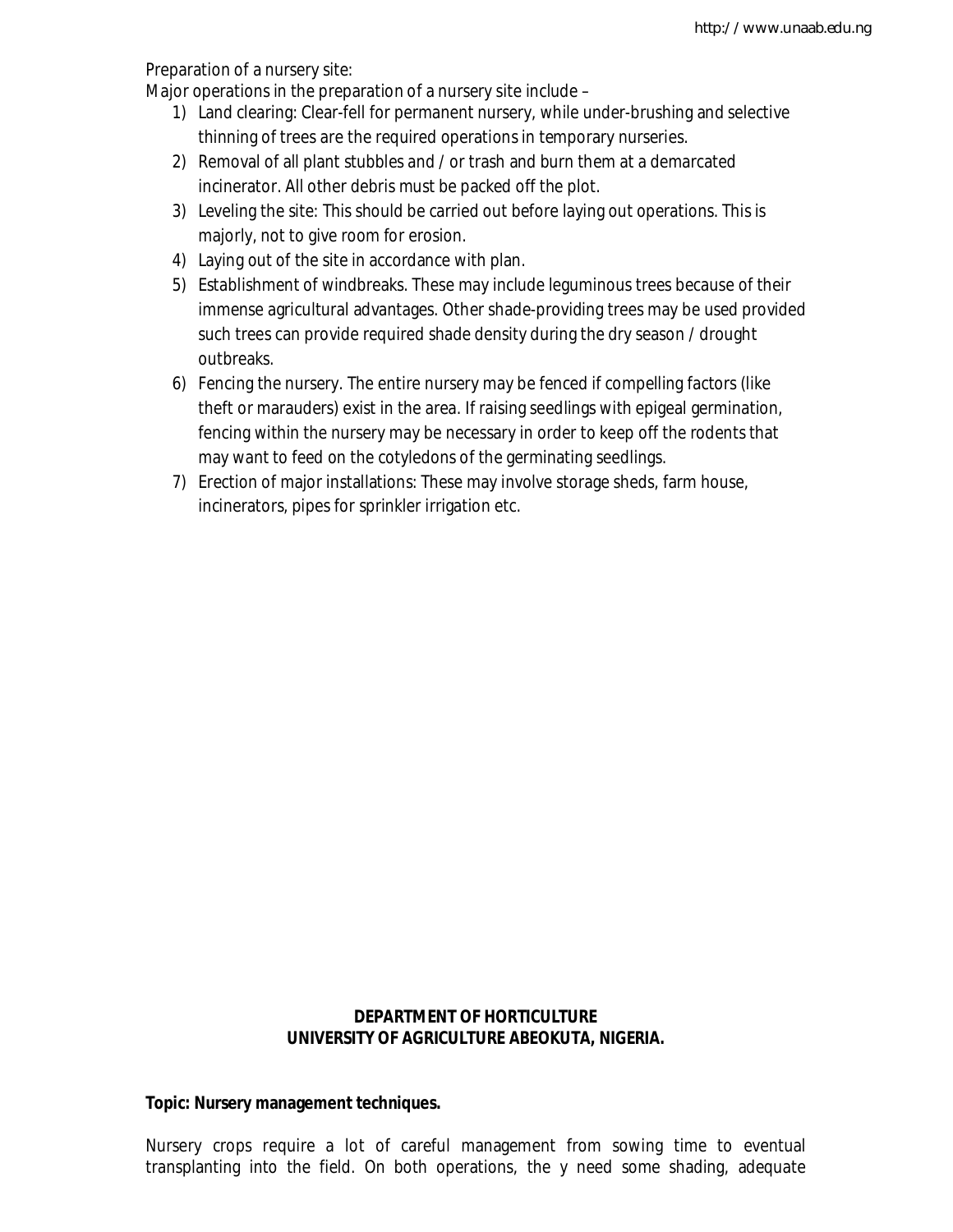watering and freedom from pests. Besides, some species require tending operations like shoot and root pruning, hardening-off, and field storage prior to transplanting into the field.

- 1) Shading: crop species differ in their requirement for shade in the nursery. Some shade-loving crops like cocoa, kola and some vegetables, require a very good shade in order to keep the soil / growth medium moist and the microenvironment cool. The light-demanding crop species, like cashew germinate and develop into vigorous seedlings without shade. Budded and grafted materials and marcots / air-layers require very good shade in the nursery.
- 2) Watering: Immediately after sowing the seeds, the medium must be water thoroughly and must be continuously kept moist. Drying up of the sowing medium for a day may result in heavy losses of the sown seeds. During the germination period, it is important to keep the growth medium moist with light application of water at least twice a day. Timing of watering is equally as important as the amount of water to apply. Watering continues until the seedlings' roots are grown enough to tap soil moisture.
- 3) Weeding: Weeds must be controlled on both germinating and transplanting media if the seedlings are to develop normally. The associated weed species at these stages of growth of the young plants compete for moisture, mineral nutrients and light. If the weeds are left unchecked, they may stunt and even kill a large percentage of nursery stock.
- 4) Root and shoot pruning: Root pruning is carried out on both bare-rooted and potted seedlings. In bare-rooted seedlings, root pruning is carried out where it is desired to retard shoot growth or to change rooting habit of tap-rooted species by promoting the development of lateral roots. Root pruning involves severing the tap root and / or lateral roots as well. By so doing, greater lateral roots are encouraged. The new root system enables the plants to withstand harsh conditions much better when transplanted. Shoot pruning is also practised in some in some areas as a means of checking the growth of seedlings that tend to grow tall, thin and weak.
- 5) Nursery soil management: Typical crops of the tropical nursery stock take a lot of nutrients out of the soil, sometimes much more than equivalent field crops. The greater number of seedlings produced per hectare makes the total nutrient requirements per hectare of nursery soils very high. The high rainfall and copious artificial watering required by nursery plants for proper growth and development often leads to additional nutrient losses by leaching. Stable soil structure and proper nutrient supplementation programmes keep soils in the nursery in good physical and chemical conditions to sustain economic production of seedlings in a given piece of land.
- 6) Maintenance of soil fertility: The nutrient elements lost from the nursery soil by cropping, leaching and some other ways are most economically replaced by adding chemical fertilizers. The primary aim of doing this is to achieve optimum plant response as over-fertilizer application is not only wasteful but dangerous. The excess is subjected to leaching and volatilization and this could be destructive to seedlings as a result of toxic accumulation. Therefore, effective fertilizer application involves finding out what nutrient elements are lacking in the soil and applying them without injuries to the seedlings or soils.
- 7) Maintenance of good physical condition: Achieving and keeping a good physical conditions of the soil especially in the standard nurseries, is more complicated than maintaining its fertility. This usually requires some systematic increase in organic matter content of the soil and continuous protection of the soil from insolation, erosion and caking-up or crust formation as well as minimization of intermingling of sub-soil and the top-soil layers during bedding, filling of bags and weeding.